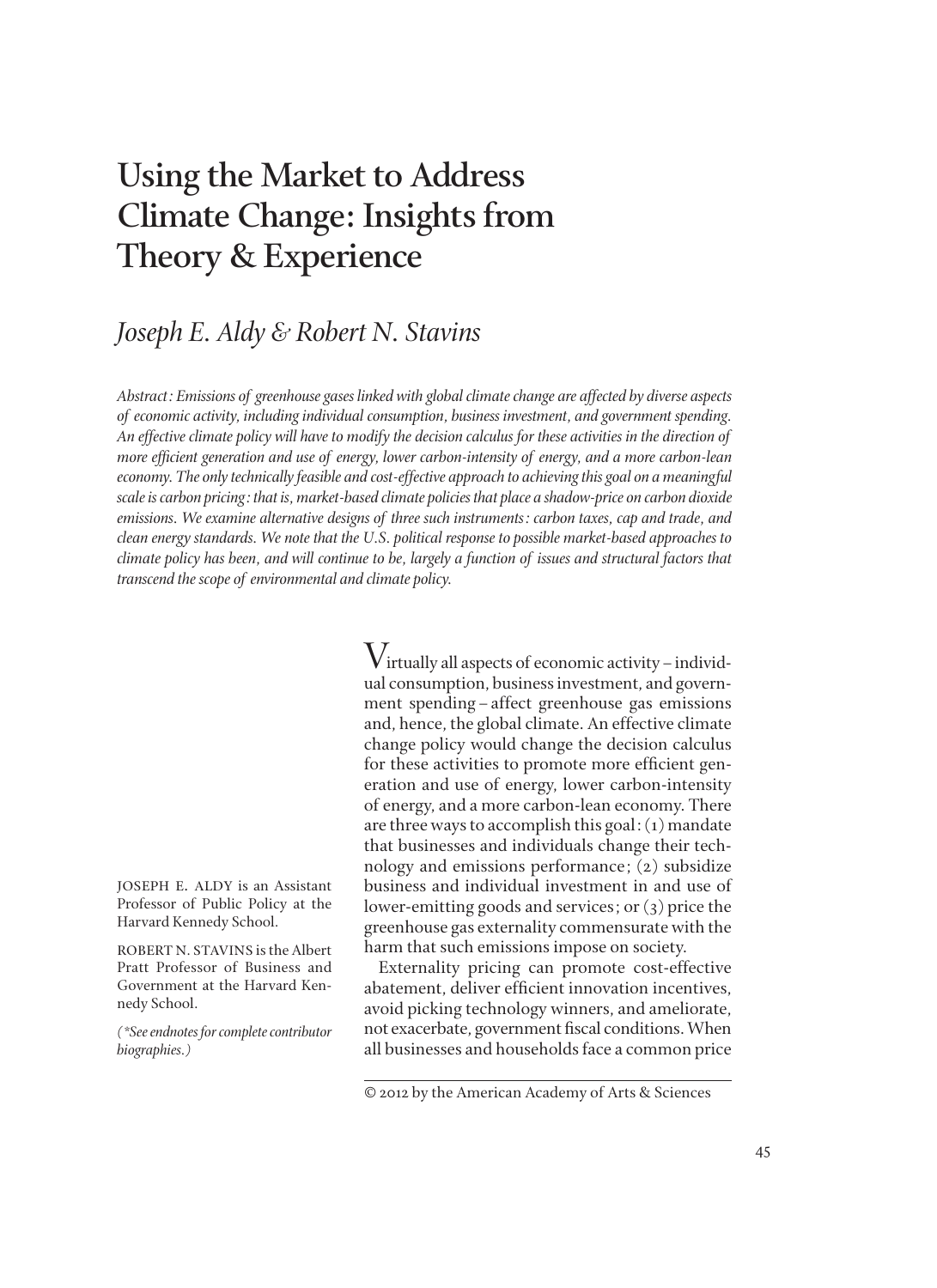*Market to Address Climate*

Using the per unit of greenhouse gases embodied in fuels, goods, and services, no additional policies can lower the total cost of achiev-Change ing a specified climate policy goal. By pricing carbon pollution, the government defers to private firms and individuals to find and exploit the lowest-cost ways to reduce emissions and to invest in the development of new technologies, processes, and ideas that could mitigate future emissions. A variety of policy approaches fall within the concept of externality pricing, including carbon taxes, cap and trade, and clean energy standards.

> In contrast, the conventional approach to environmental policy employs uniform mandates to protect environmental quality. Although uniform technology and performance standards have been effective in achieving some established environmental goals and standards, they tend to lead to non-cost-effective outcomes in which some firms use unduly expensive means to control pollution. In addition, conventional technology or performance standards do not provide dynamic incentives for the development, adoption, and diffusion of environmentally and economically superior control technologies. Once a firm satisfies a performance standard, it has little incentive to develop or adopt cleaner technology. Indeed, regulated firms may fear that if they adopt a superior technology, the government may tighten the standard.

> Given the ubiquitous nature of greenhouse gas emissions from diverse sources, it is virtually inconceivable that a standards-based approach could form the centerpiece of a meaningful climate policy. The substantially higher cost of a standards-based policy may undermine support for such an approach, and securing political support may require weakening standards and lowering environmental benefits.

> Government support for lower-emitting technologies often takes the form of in

vestment or performance subsidies. Providing subsidies for targeting climatefriendly technologies entails revenues raised by taxing other economic activities (either contemporaneously or in the future, with contemporaneous financing via deficit spending). Given the tight fiscal environment throughout the developed world, it is difficult to justify increasing (or even continuing) the subsidies that would be necessary to change significantly the emissions intensity of economic activity.

Furthermore, by lowering the cost of energy, climate-oriented technology subsidies likely result in socially excessive levels of energy supply and consumption. Thus, subsidies can undermine incentives for efficiency and conservation and impose higher costs per ton abated than cost-effective policy alternatives. In practice, subsidies are typically designed to be technology specific. By designating technology winners, such an approach yields a special-interest constituency focused on maintaining subsidies beyond what may be socially desirable. It also provides little incentive for the development of novel, game-changing technologies.

In contrast, real-world experience demonstrates the power of markets to drive changes in the investment and use of emission-intensive technologies. The runup in gasoline prices in 2008 increased consumer demand for more fuel-efficient new cars and trucks, while also reducing vehicle miles traveled by the existing fleet.<sup>1</sup> Likewise, electric utilities responded to the dramatic decline in natural gas prices (and decline in the relative gas-coal price) in 2009 and 2010 by dispatching more electricity from gas plants, resulting in lower carbon dioxide  $(CO<sub>2</sub>)$  emissions and the lowest share of U.S. power generation by coal in some four decades.<sup>2</sup> Longer-term evaluations of the impacts of energy prices on markets have found that higher prices have induced more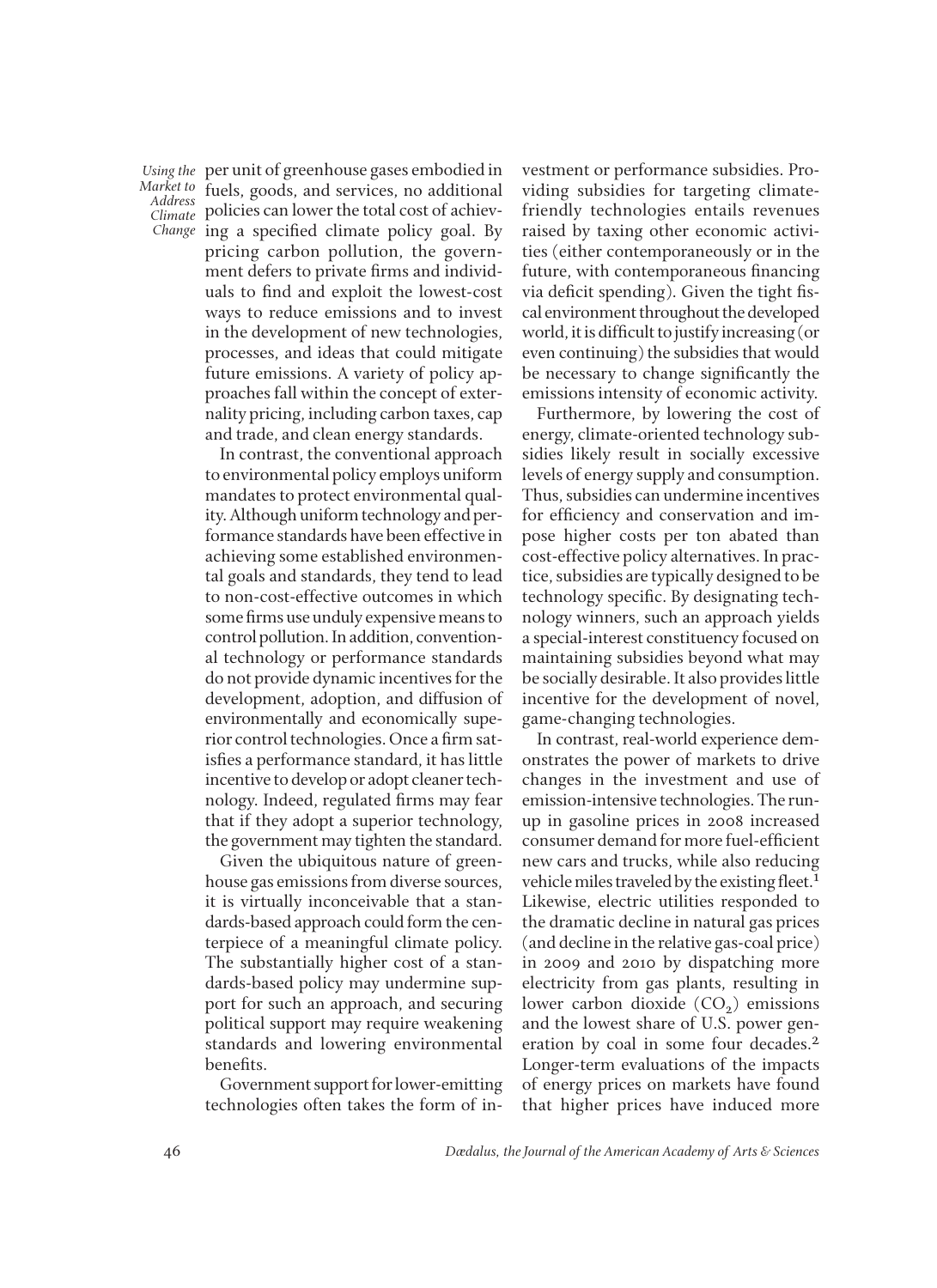innovation–measured by frequency and importance of patents–and increased the commercial availability of more energy-efficient products, especially among energy-intensive goods such as air conditioners and water heaters.3

Real-world experience with policies that price externalities illustrates the effectiveness of market-based instruments. So-called congestion charges in London, Singapore, and Stockholm have reduced traffic congestion in busy urban centers, lowered air pollution, and delivered net social benefits. The British Columbia carbon tax has reduced carbon dioxide emissions since 2008. The U.S. sulfur dioxide  $(SO<sub>2</sub>)$  cap-and-trade program has cut  $SO<sub>2</sub>$  emissions from U.S. power plants by more than 50 percent since 1990, resulting in compliance costs one-half of what they would have been under conventional regulatory mandates.4 The success of the SO<sub>2</sub> allowance trading program motivated the design and implementation of the European Union's Emissions Trading Scheme (EU ETS), the world's largest capand-trade program, focused on cutting  $CO<sub>2</sub>$  emissions from power plants and large manufacturing facilities throughout Europe.5The 1980s phasedown of lead in gasoline, which reduced the lead content per gallon of fuel, served as an early, effective example of a tradable performance standard.<sup>6</sup> These positive experiences provide motivation to consider market-based instruments–carbon taxes, cap and trade, and clean energy standards –as potential approaches to mitigating greenhouse gas emissions.

In principle, government imposition of a *carbon tax* represents the simplest way to price greenhouse gas emissions.7 The government could set a tax in terms of dollars per ton of  $CO<sub>2</sub>$ -equivalent on greenhouse gas emissions from all sources covered by the tax. To be cost effective,

such a tax would cover all sources, and to *Joseph E.*  be efficient, the carbon price would be set *Aldy &* equal to the marginal benefits of emis- *Robert N.* sion reduction: that is, the social cost of carbon.<sup>8</sup> An efficient carbon tax would be expected to increase over time to reflect the fact that as more greenhouse gas emissions accumulate in the atmosphere, the incremental damage from an additional ton of  $CO<sub>2</sub>$  becomes greater; such a tax would also include a risk premium to reduce uncertain future damages.9 Imposing a carbon tax would provide certainty about the marginal cost of compliance, thereby reducing uncertainty about returns to investment decisions, but would leave economy-wide emissions uncertain.

The government could apply the carbon tax "upstream" on fossil fuel suppliers based on the carbon content of fuels or "downstream" on final emitters at the point of combustion, or it could employ a hybrid of the two. In an upstream approach, refineries and importers would pay a tax based on the carbon content of their gasoline, diesel fuel, or heating oil; coal mine operators would pay a tax reflecting the carbon content of extracted coal; and natural gas companies would pay a tax reflecting the carbon content of their gas production and imports. Focusing on the carbon content of fuels would cover about 98 percent of U.S.  $CO<sub>2</sub>$  emissions through a relatively small number of firms–two to three thousand–as opposed to the hundreds of millions of smokestacks and tailpipes, for example, that emit  $CO<sub>2</sub>$  after fossil fuel combustion. Such a tax approach could also cover other greenhouse gases.

A carbon tax would be administratively simple and straightforward to implement. The tax could incorporate existing methods for fuel-supply monitoring and reporting to the regulatory authority. Given the molecular properties of fossil fuels, monitoring their physical quantities yields a

*Stavins*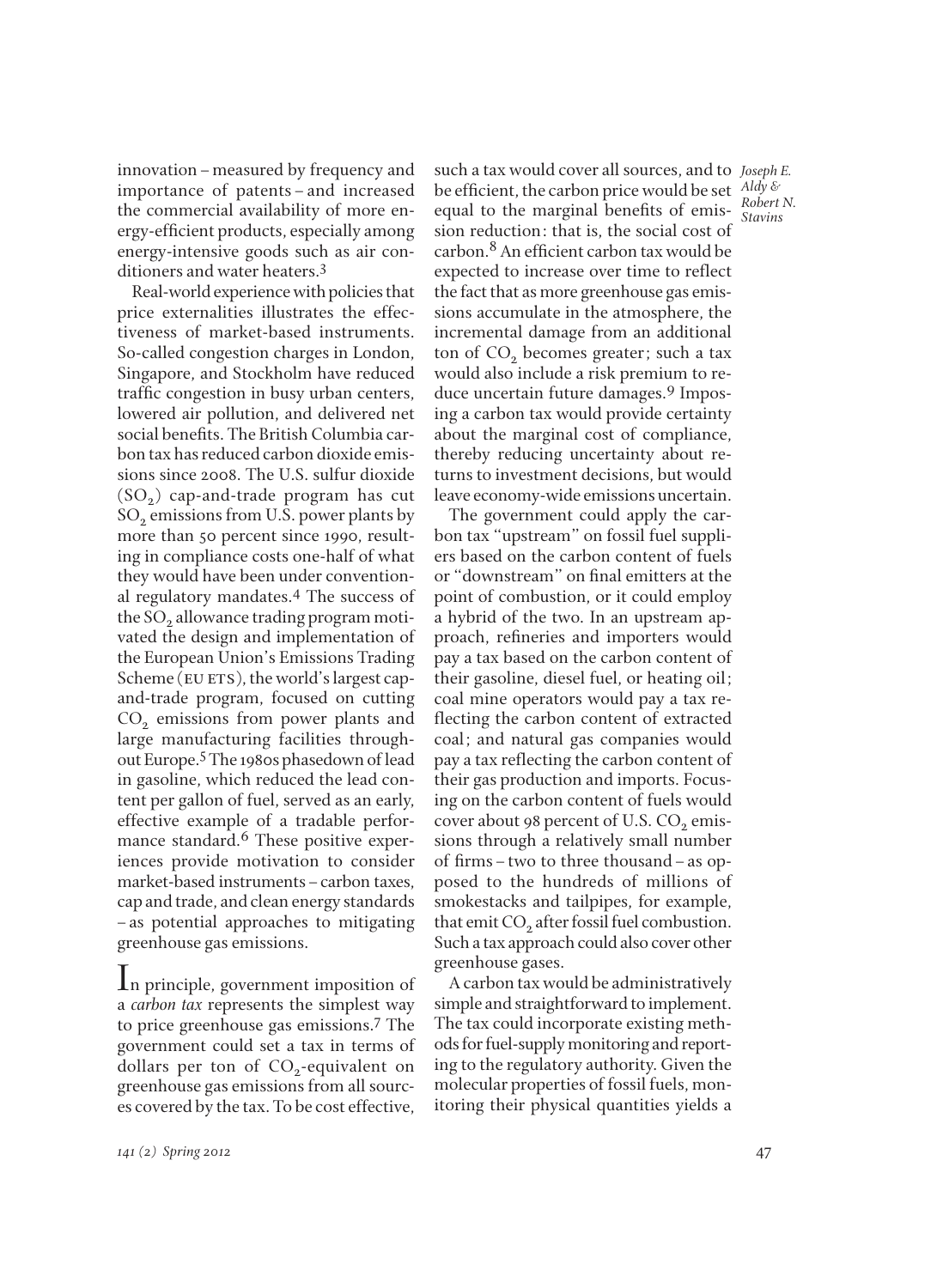*Market to Address*

Using the precise estimate of the emissions they release during combustion. Because an emission tax would be similar in form to taxes *Climate* that many fuel suppliers already pay,10 *Change* firms could easily understand and account for it in their operations.

> A crediting system for downstream sequestration could complement the emission tax system. A firm that captures and stores  $CO<sub>2</sub>$  through geological sequestration, thereby preventing the gas from entering the atmosphere, could generate CO<sub>2</sub> tax credits. Similar approaches could be undertaken to promote biological sequestration in forestry and agriculture and, potentially, emission-reduction projects ("offsets") in other countries.

> Faced with an emission tax, fuel suppliers will increase the cost of the fuels they sell. This will effectively pass down the tax through the energy system, creating incentives for fuel-switching and investments in more energy-efficient technologies. The impact of a carbon tax on emission mitigation and the economy will depend in part on the amount and use of the tax revenue. An economy-wide U.S. carbon tax of \$20 per ton of  $\mathrm{CO}_2$  would likely raise more than \$100 billion per year. The revenue could allow for reductions in existing distortionary taxes on labor and capital, thereby stimulating economic activity and offsetting some of the policy's costs. For example, reducing the payroll tax by 2 percentage points in 2012 could be financed with an economy-wide carbon tax on the order of \$15 to \$20 per ton of CO<sub>2</sub>. Other socially valuable uses of revenue include reducing the federal deficit, funding energy R&D, and compensating low-income households for the burden of higher energy prices.

> The implementation of a carbon tax (or cap-and-trade system) will increase the cost of consuming energy and could adversely affect the competitiveness of energy-intensive industries. This competi

tiveness effect can result in negative economic and environmental outcomes: firms may relocate facilities to countries without meaningful climate change policies, thereby increasing emissions in these new locations and offsetting some of the environmental benefits of the policy. Because a majority of developed countries' emissions occur in non-traded sectors–that is, electricity, transportation, and residential buildings–this so-called emission leakage may, in fact, be relatively modest. However, energy-intensive manufacturing industries that produce goods competing in international markets may face incentives to relocate.

Additional emission leakage may occur through international energy markets. As countries with climate policies reduce their consumption of fossil fuels and drive down fuel prices, those countries without emission mitigation policies may be induced to increase their consumption. The fact that leakage undermines the environmental effectiveness of any unilateral effort to mitigate emissions makes international cooperation and coordination all the more important.

A *cap-and-trade* system constrains the aggregate emissions of regulated sources by creating a limited number of tradable emission allowances–in sum equal to the overall cap–and requiring those sources to surrender allowances to cover their emissions.11 Faced with the choice of surrendering an allowance or reducing emissions, firms place a value on the allowance reflecting the cost of the emission reductions that can be avoided by surrendering the allowance. Regardless of the initial allowance distribution, trading can lead allowances to be put toward their highest-valued use: covering those emissions that are the most costly to reduce and providing the incentive to undertake the least costly reductions.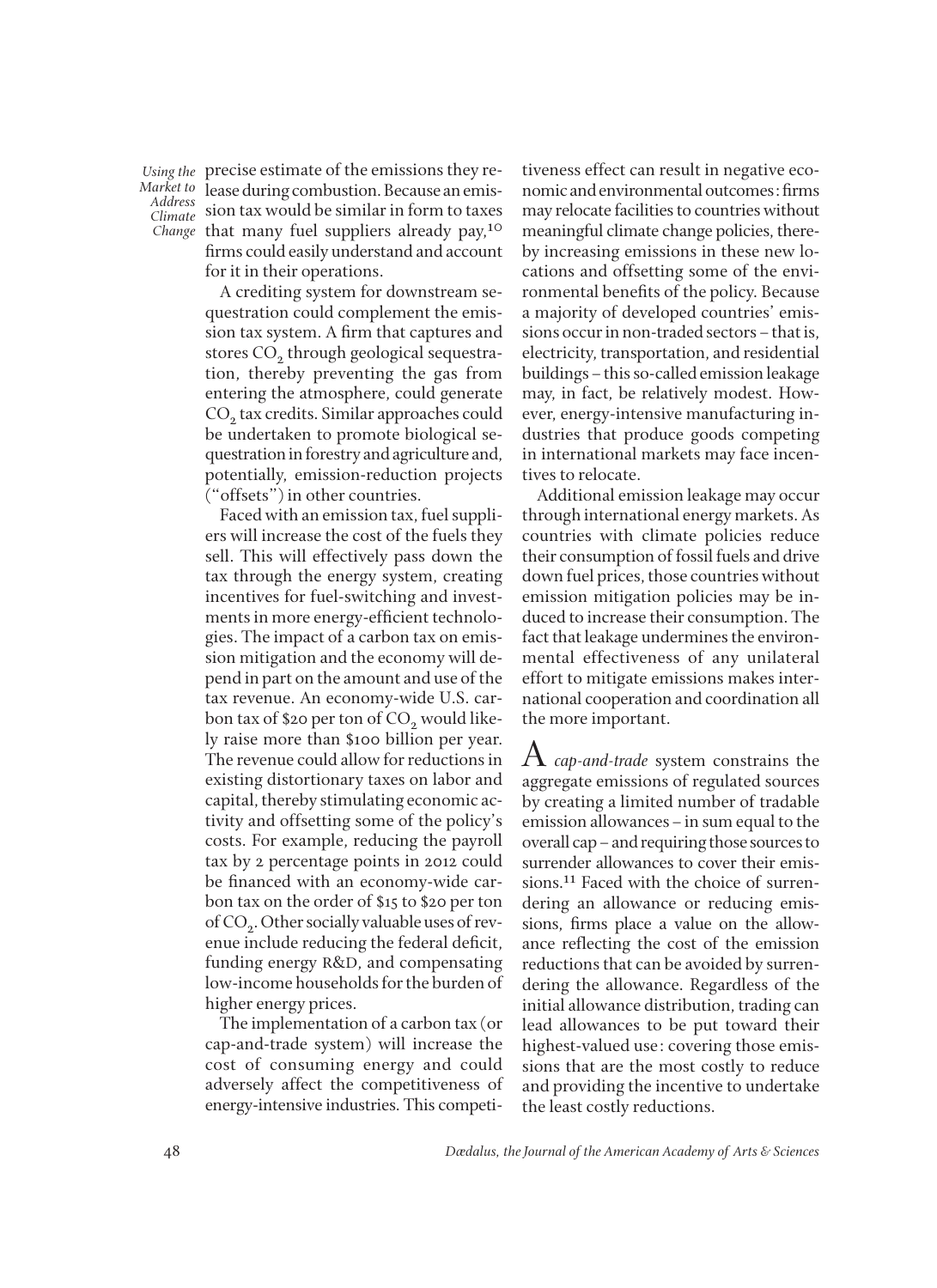In developing a cap-and-trade system, policy-makers must decide on several elements of the system's design. First, they must determine how many allowances to issue (that is, the level of the emission cap) and the scope of the cap's coverage, identifying the types of greenhouse gas emissions and sources covered as well as deciding whether to regulate upstream (based on carbon content of fuels) or downstream (based on monitored emissions). Policy-makers must then determine whether to freely distribute or auction allowances. Free allowance allocation could be "grandfathered," reflecting some historical record such as recent fossil fuel sales. Grandfathering involves a transfer of wealth, equal to the value of the allowances, to existing firms, whereas an auction transfers the same level of wealth to the government. In theory, the government would collect revenue identical to that from a tax producing the same amount of emission abatement. As with tax receipts, auction revenues could be used to reduce distortionary taxes or finance other programs.

In an emission-trading program, cost uncertainty–unexpectedly high or volatile allowance prices–can undermine political support for climate policy and discourage investment in new technologies and R&D. Therefore, attention has turned to incorporating the "cost containment" measures of offsets, allowance banking and borrowing, safety valves, and price collars in cap-and-trade systems.

An offset provision allows regulated entities to offset some of their emissions with credits from emission-reduction measures outside the cap-and-trade system's scope of coverage. Allowance banking and borrowing effectively permits emission trading across time. The flexibility to save an allowance for future use (banking) or to bring a future period allowance forward for current use (borrowing) promotes cost-effective abate-*Joseph E.*  ment and redefines a series of annual Aldy & emission caps as a cap on cumulative emis-*Robert N.*  sions over a period of years.

*Stavins*

A safety valve puts an upper bound on the costs that firms will incur to meet an emission cap by offering the option of purchasing additional allowances at a predetermined price. This effective price ceiling reflects a hybrid approach: a capand-trade system that transitions to a tax in the presence of unexpectedly high mitigation costs. When firms exercise a safety valve, their aggregate emissions exceed the emission cap. A price collar combines the ceiling of a safety valve with a price floor created, for example, by a reserve price in allowance auctions.

Increasing certainty about mitigation cost reduces certainty about the quantity of emissions. Smoothing allowance prices over time through banking and borrowing reduces emission certainty in any given year but maintains certainty of aggregate emissions over a longer time period. A cost-effective policy with a mechanism insuring against unexpectedly high costs increases the likelihood that firms will comply with their obligations and can facilitate a country's participation and compliance in a global climate agreement.

As with a carbon tax, cap-and-trade programs could include some variant of a border tax to mitigate the competitiveness impacts of domestic climate policy and encourage trade partners to take on comparable mitigation policies. Border measures under a carbon tax or cap and trade raise policy questions about the application of a trade "stick" to encourage broader and more extensive emission mitigation actions globally, as well as questions about their legality under the World Trade Organization.12

The purpose of a *clean energy standard* is to establish a technology-oriented goal for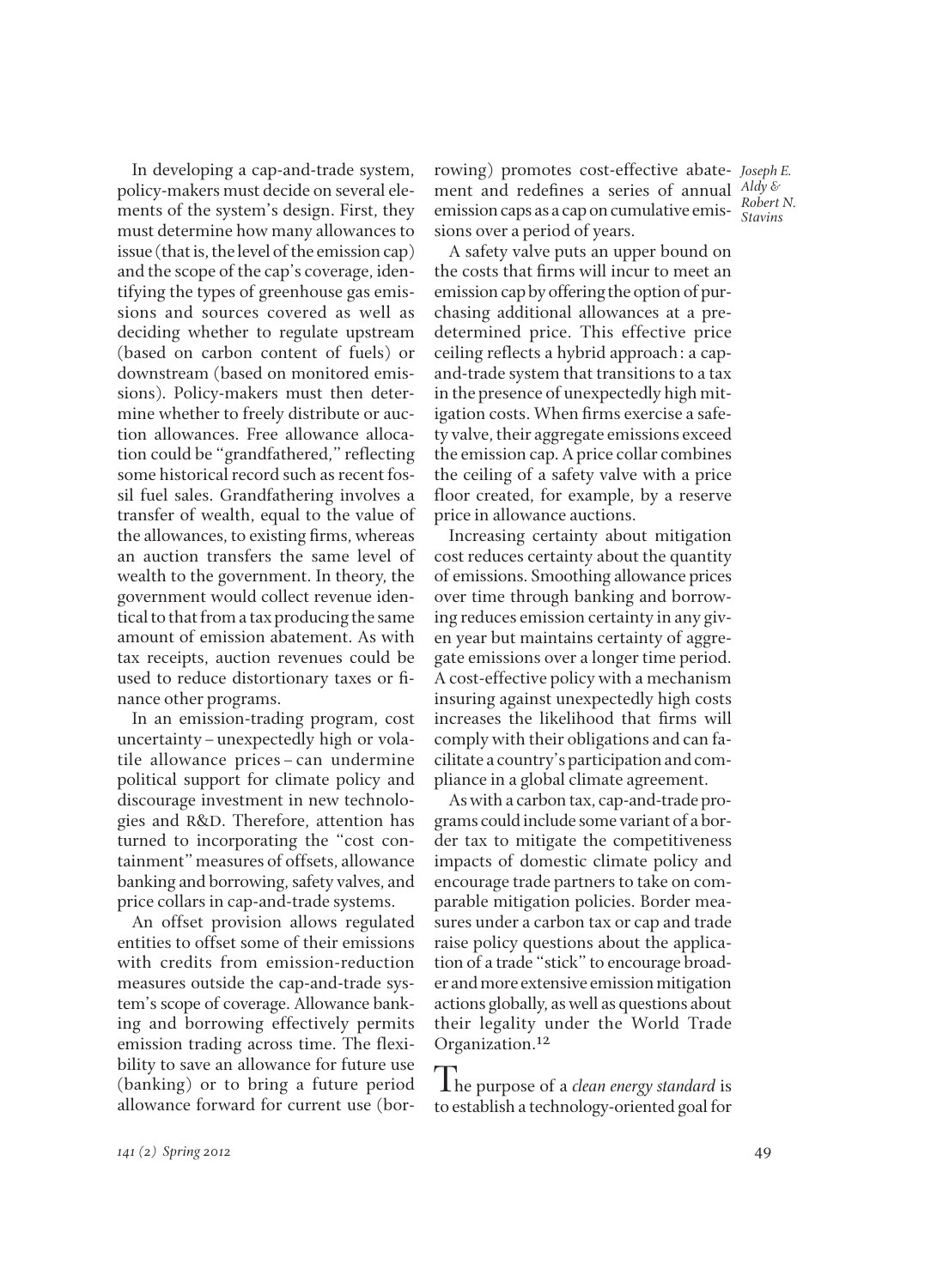*Climate*

Using the the electricity sector that can be implemented cost effectively.13Under such stan-*Market to* dards, power plants generating power with *Address* Change technologies that satisfy the standard create tradable credits that they can sell to power plants that fail to meet the standard, thereby minimizing the costs of meeting the standard's goal in a manner analogous to cap and trade. An important distinction is that cap and trade establishes the policy goal in terms of the externality (greenhouse gas emissions), while clean energy standards establish the policy goal in terms of a set of technologies with zeroor low-emission characteristics.

> For example, state renewable electricity standards, a restricted type of a clean energy standard, typically identify the objective of the standard as a specific renewable share of total power generation (that increases over time).14 A few states have implemented alternative energy standards that target renewables, new nuclear capacity, and advanced fossil fuel technologies. Proposals for national standards have targeted a combination of all generating technologies except conventional coal.15

> Clean energy standards that focus on technology targets do not explicitly price the greenhouse gas externality and thus impose a higher cost for a given amount of emission reductions than a carbon tax or cap-and-trade program. A renewable mandate treats coal-fired power, gasfired power, and nuclear power as equivalent–none of these technologies create credits necessary for compliance–and therefore provides no incentive to switch from emission-intensive coal to emissionlean gas or emission-free nuclear.

> A more cost-effective approach to a clean energy standard would employ a technology-neutral performance standard, such as tons of  $CO<sub>2</sub>$  per megawatt hour of generation (tCO<sub>2</sub>/MWh). Given that all power sources, from fossil fuels to renewables,

could be eligible under such a performance standard, this approach would provide better innovation incentives than a renewable portfolio approach and would enable all possible ways of reducing the emission intensity of power generation. The Canadian province of Alberta has employed a tradable carbon performance standard for most large sources of  $CO<sub>2</sub>$ emissions, requiring a 12 percent improvement in these sources' emission intensity since 2007.

Power plants would be awarded credits for generating cleaner (less emissionintensive) electricity than the standard, and they could sell these credits to other power plants or save them for future use. Tradable credits promote cost-effectiveness by encouraging the greatest deployment of clean energy from those plants that can lower their emission intensity at lowest cost. Clean power plants could then sell their extra credits to other plants that face higher costs for deploying clean energy. The creation and sale of clean energy credits would provide a revenue stream that could conceivably enable the financing of low- and zero-emission power plant projects.

Eligible technologies for the standard could extend beyond generation technologies, permitting improvements in energy efficiency and emission-offset activities to create tradable credits. Extending the carbon price to a broader set of activities could improve cost-effectiveness, but there are risks in allowing for energy ef ficiency and other offsets. In both cases, estimating the offset is complex, requires extensive review and monitoring by regulators, and risks undermining the objective of a clean energy standard if some projects do not, in practice, deliver meaningful emission reductions.

Monitoring and enforcement would be relatively straightforward, given that regulators already track electricity generation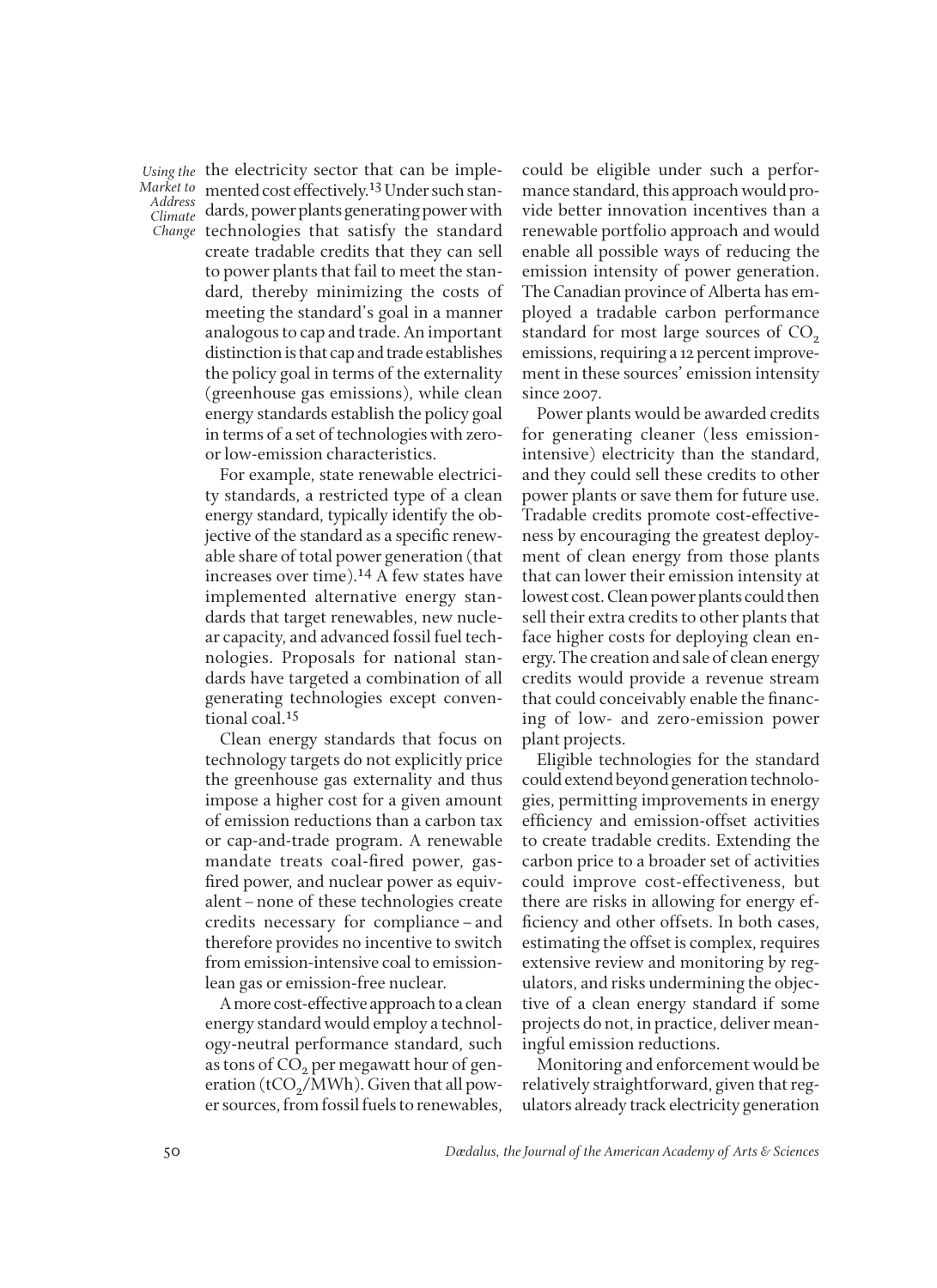and CO<sub>2</sub> emissions at U.S. power plants. A power plant could demonstrate compliance through a combination of the following approaches: (1) the plant has lesser or equal emissions per megawatt hour than the standard (or a share of power from clean energy exceeding the standard); (2) the plant purchases clean energy credits from other power plants; or  $(3)$  the plant purchases additional clean energy credits from the federal government at a preset price. The last option is similar to "alternative compliance payments" in state electricity portfolio standards (and akin to the hybrid safety-valve approach under a cap-and-trade program) that finance some state energy R&D programs. This approach could provide more certainty about compliance cost under a clean energy standard.

A clean energy standard represents a de facto free allocation of the right to emit greenhouse gases. Suppose that the federal government created a clean energy performance standard of  $o.5 \text{ tCO}_2/\text{MWh}$ (in 2010, U.S. power sector emission intensity was 0.56 tCO<sub>2</sub>/MWh). Every power plant implicitly receives the right to emit a half-ton of  $CO<sub>2</sub>$  per megawatt hour of generation under such a standard, similar to an output-based allocation of emission allowances under cap and trade.

 $M$ arket-based policies can support *cost-effective* attainment of policy goals. A carbon tax and cap and trade establish a common price for emitting a ton of  $CO<sub>2</sub>$ , and the private sector has the flexibility to identify and exploit the least costly ways of reducing emissions. This approach is vastly superior to command-and-control regulatory mandates and can result in lower costs per ton of  $CO<sub>2</sub>$  abated than a clean energy standard. Even a clean energy standard designed as a tradable carbon performance standard would be less cost effective than cap and trade or a tax because it does not provide a comparable *Joseph E.*  incentive for efficiency and conservation. Aldy & The implicit free allocation of the right to Robert N. emit is functionally an output-based subsidy that will result in more electricity generated and consumed than under cap and trade or a tax. *Stavins*

A renewable electricity standard is even less cost effective because it proscribes some low- and zero-emission technologies from the set of compliance options. In theory, this type of standard could mandate so much renewable power that it spurs a socially excessive amount of total generating capacity, lowers the price of electricity (at least in the short run), and causes a net increase in electricity consumption, contrary to the efficiency and conservation incentives under cost-effective approaches.

Cost-effective implementation is necessary but not sufficient for a climate policy to maximize net social benefits. A socially *efficient* policy, one resulting in marginal costs equal to marginal benefits of emission reduction, would require setting the carbon price equal to the estimated social cost of carbon. Alternatively, policy-makers could set an emission cap that would deliver an expected allowance price equal to the estimated social cost of carbon. Under a clean energy standard, the stringency of the performance standard could be set to yield expected credit prices on par with the social cost of carbon, although the weaker incentive for efficiency and conservation would result in some efficiency losses.

A market-based policy may *raise revenue* to finance reductions in taxes that discourage the supply of labor and capital. Lowering payroll, income, or capital gains tax rates could offset some of the costs of a climate policy. A well-designed marketbased policy with a modest carbon price and efficiently targeted reduction in tax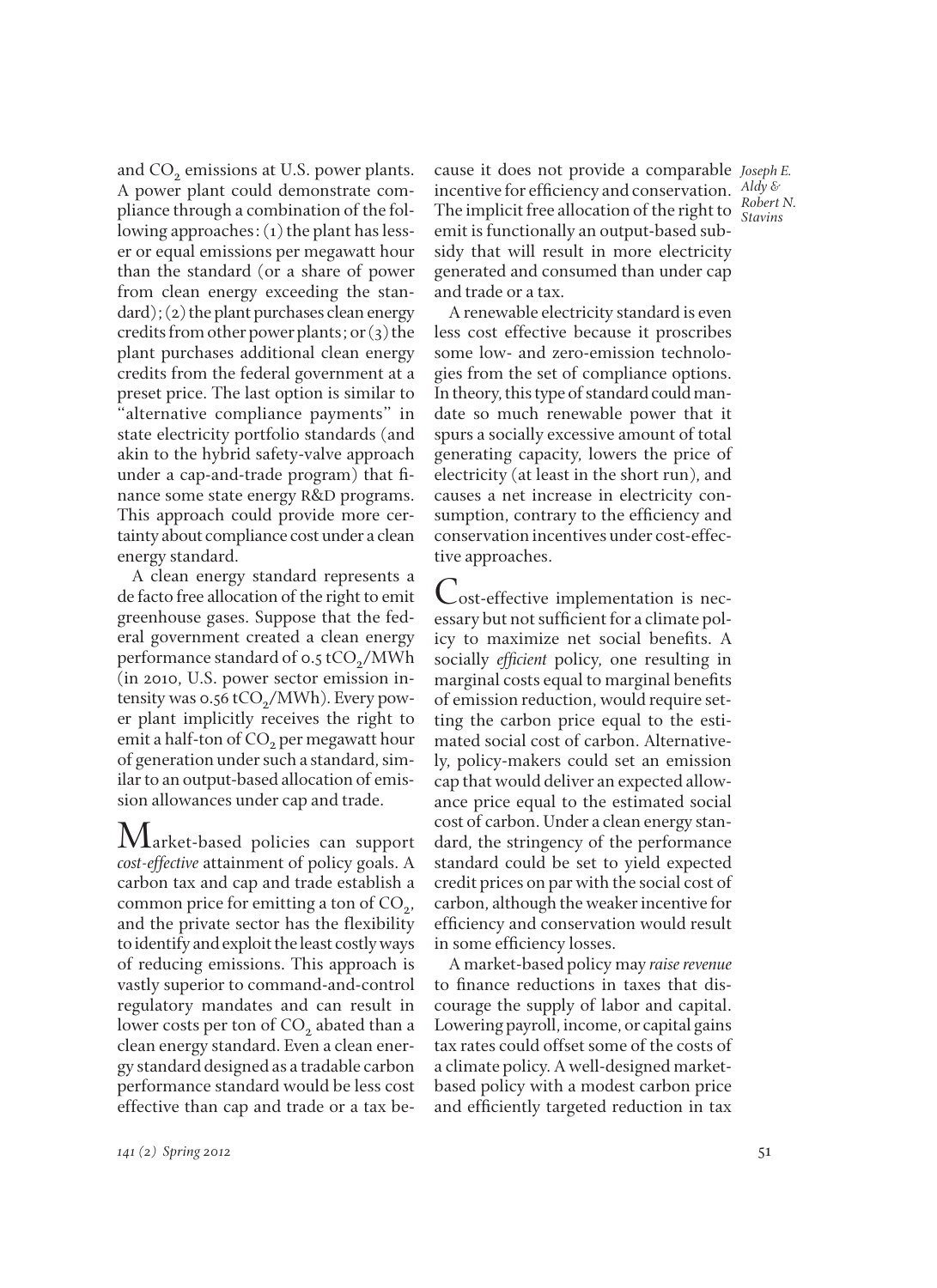*Climate*

Using the rates could-in principle-cause a net Market to increase in GDP, although – in practice – the more likely outcome is some savings *Address* in the policy's cost.16 In general, recy-*Change* cling revenue back into the economy by lowering existing distortionary taxes can allow for a more aggressive greenhouse gas mitigation policy that maximizes net social benefits.

> In a world without uncertainty, a carbon tax and a cap-and-trade program could be designed and implemented to yield an identical carbon price and emission reductions. But the choice of policy instrument can affect the net social benefits, given the real-world *uncertainty*that characterizes emission mitigation.17 The government must implement a climate policy before uncertainty about the cost of emission mitigation can be resolved. If mitigation costs are higher than the government expected, then the climate policy will yield either (a) fewer emission reductions if the government implemented a carbon tax; or (b) higher costs if the government implemented cap and trade. If the foregone economic benefits from fewer emission reductions under the tax are less than the higher costs under the cap-and-trade program, then a tax would be the preferred policy instrument under uncertainty. Otherwise, cap and trade would likely maximize net social benefits relative to a carbon tax.

> Uncertainty about the price of carbon inhibits private-sector investment. In recent years, uncertainty about the type, design, and stringency of climate policy has adversely affected new energy and climaterelated technology investment. Uncertainty about future modifications to a climate policy may also deter investment, especially for long-lived energy-related capital. For example, a future government could relax policy stringency (with a lower carbon tax or higher emission cap)

that would lower the economic return to low- and zero-carbon technology investments. Alternatively, under a cap-andtrade regime, a future government could wipe out the value of an emission allowance bank (the allowances set aside and banked for future use), increasing the stringency of the cap-and-trade program, not unlike recent experience with the effect of regulatory changes on the U.S.  $SO<sub>2</sub>$ cap-and-trade program.

While the business community would prefer cost certainty, the environmental community favors certainty over greenhouse gas emission levels. Placing much greater weight on emission reductions reflects the concern of some in the environmental community that business will simply "buy its way out" under a carbon tax and fail to undertake emission mitigation, even though it may be in businesses' interests to do so.

Real-world experience has addressed uncertainty by pursuing hybrid pricequantity approaches, such as state renewable electricity standards that establish quantity renewable goals and include alternative compliance payments that serve as a price ceiling on tradable renewable credits. Such hybrid approaches can provide insurance against policy costs reaching unexpected heights. They may also represent a way of imposing an implicit carbon tax if a cap-and-trade program's safety valve is set at a level that has a very high probability of being triggered.

 $A$ lthough public policies are frequently proposed and analyzed in isolation, they in fact interact with one another in a number of important ways, which can affect a policy's environmental effectiveness and costs. Policies of all kinds–both marketbased instruments and conventional policies–act as implicit taxes and interact with preexisting taxes in ways that drive up the policies' costs–the so-called tax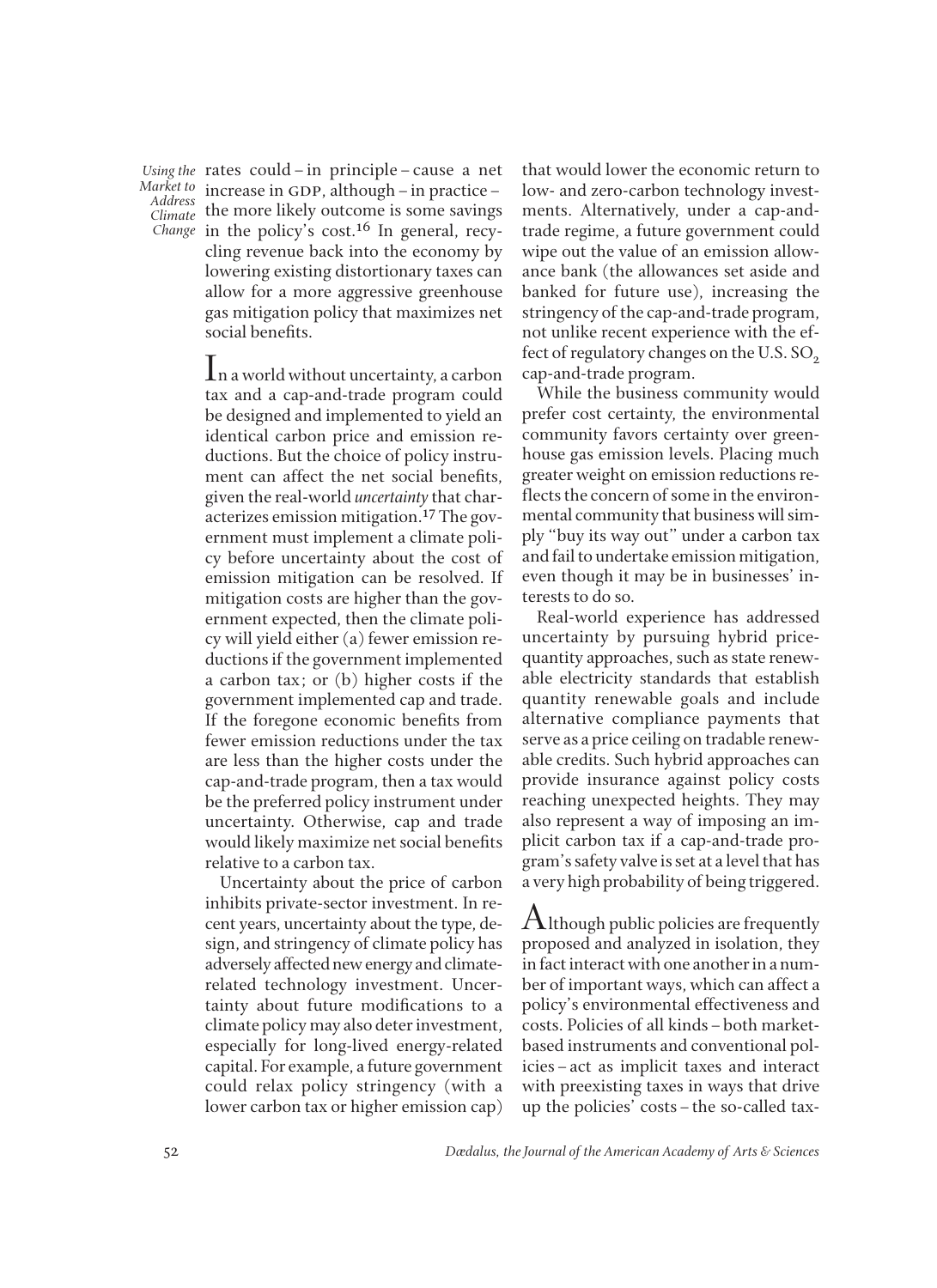interaction effect.18 Those policy instruments that produce revenues for government, including carbon taxes and cap and trade with auctioned allowances, can dedicate part or all of their revenue to cutting existing, distortionary taxes, thereby offsetting some or (in principle) all of the tax-interaction effect. These interactions can have profound effects on the costs of a climate policy.19

The interaction of flexible, quantitybased policies, such as cap-and-trade systems and tradable clean energy standards, with other climate policies introduces an additional set of issues. In general, allowed trading means that once a flexible, averaging type of policy instrument is in place, any attempt to elicit greater reductions from some specific source or sector under the cap will essentially be undone by some other source or sector covered under the cap. Moreover, when marginal abatement costs at the specific source or sector are increased, the overall flexible (cap and trade) regime is no longer cost effective. This is a major issue for cap-and-trade systems, renewable electricity standards, clean energy standards, and motor-vehicle fuel efficiency standards. Problematic interactions can occur when one policy instrument is nested within another, as with subnational and national policies,<sup>20</sup> or when two policy instruments coexist within the same political jurisdiction.<sup>21</sup> The effects are potentially less severe with a carbon tax than with quantity-based policies because the multiple policies could yield a lower emission level than the carbon tax in isolation, but that benefit would come at the expense of cost effectiveness.

 $G$ iven that climate change and actions to mitigate it play out in the global commons, it is important that any U.S. policy actions be carefully coordinated with the actions or anticipated actions of other countries. Otherwise, U.S. policies may *Joseph E.*  have no more than trivial environmental *Aldy &*  impacts (despite their cost) and can increase other countries' emissions through induced leakage of carbon-intensive economic activity.

Cap-and-trade systems seem to have emerged as the preferred national and regional instrument for reducing greenhouse gas emissions throughout much of the industrialized world. The Clean Development Mechanism (CDM), an international emission-reduction credit system, has developed a substantial constituency despite concerns about its performance. Because linkage between tradable permit systems (that is, unilateral or bilateral recognition of allowances from one system for use in another) can reduce compliance costs and improve market liquidity, there is great interest in linking cap-and-trade systems with each other, as well as to the CDM and other credit systems. There are not only benefits but also concerns associated with various types of linkages, $22$  but it is safe to say that such linkage may play one of three possible roles: as an independent bottomup international climate policy architecture; as a step in the evolution of a topdown architecture; or as an ongoing element of a larger climate policy agreement.

A parallel issue arises with respect to national or subnational carbon taxes: namely, they can be linked in productive ways. For purposes of overall cost effectiveness, the various taxes would need to be set at the same level, that is, harmonized.23 The prospect of harmonization is complicated by equity issues–would developing countries harmonize taxes without some form of side payments?– and related tax issues: how might carbon tax harmonization account for preexisting energy subsidies in developing countries and high preexisting energy taxes in some developed countries?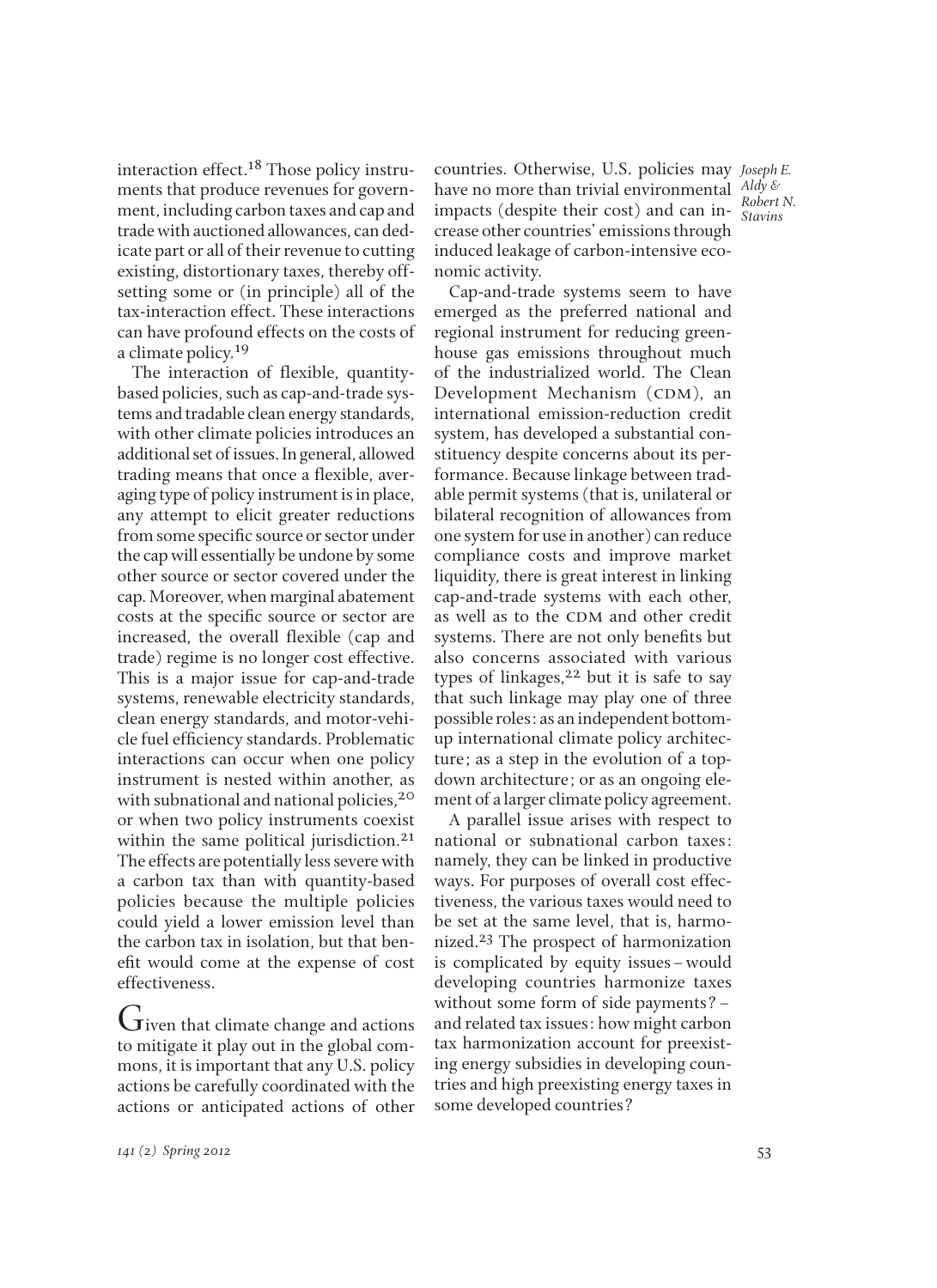*Using the Market to Address Climate*

Considering the variety of policy instruments–both market-based and conventional command-and-control–that Change countries can employ to reduce their greenhouse gas emissions, it is important to ask whether a diverse set of heterogeneous national, subnational, or regional climate policy instruments can be linked in productive ways. The simple answer is that such a set of instruments can be linked, although coordinating a set of more homogeneous tradable permit systems would be easier.<sup>24</sup> The basic approach behind emission-reduction credit systems such as the CDM can be extended to foster linkage opportunities among diverse policy instruments, including cap and trade, taxes, and certain regulatory systems.25

> Countries could coordinate effectively through the unilateral use of border adjustments. A national carbon tax, for instance, would take the form of a tax on imports equivalent to the implicit tax on the same goods produced domestically. In the cap-and-trade climate legislation passed by the U.S. House of Representatives in 2009, border adjustments covered only a limited set of energy-intensive, trade-exposed manufactured bulk products.

> $\mathbf{P}_{\text{olritical factors are at the heart of policy}}$ feasibility. In general, it may be necessary to elicit support from concentrated interests.<sup>26</sup> A key question is whether the process of developing such support reduces a policy's effectiveness (for example, by muting the price signals of a marketbased instrument) or increases its cost. Such outcomes are frequently the case. However, a key merit of one of the policy instruments we have considered–namely, cap and trade–is that under many circumstances, the process of developing political support need not impair the policy. An important property of such systems–the independence of the equilibri

um allocation of allowances after trading from the initial allocation<sup>27</sup> – permits the legislature to distribute allowances in a way that builds a constituency of political support for enactment without jeopardizing the policy's environmental integrity or its cost effectiveness.28

At the same time, it is important to recognize that those market-based policy instruments that raise revenues for government–including taxes and auctioned allowances–can have their own political attraction, particularly at a time of chronic government budgetary deficits.

 $A$ ny public policy, whether cost effective or not, will inevitably have significant distributional consequences, even if it does no more than reinforce the status quo. In the case of U.S. climate change policy, the near-term distributional impacts will primarily reflect the cost of mitigating emissions. The climate bene fits to any single nation from its emission-reduction efforts will be spread globally and over several generations. Any meaningful climate policy will increase energy prices, particularly with regard to energy derived from coal combustion and, to a lesser extent, petroleum and natural gas combustion. Mitigation policies would also benefit firms (and some regions) with zero-carbon technologies, such as wind, solar, and energy efficiency technologies. The economic incidence of energy price increases will make up a considerable share of the distributional impacts, which will vary across sectors of the economy, across regions, and across income groups. These impacts are also likely to have profound political impacts on the feasibility of climate policy and the choice among climate policy instruments.

The political-economy implications of the costs associated with various policy instruments give public officials strong incentive to identify and select policies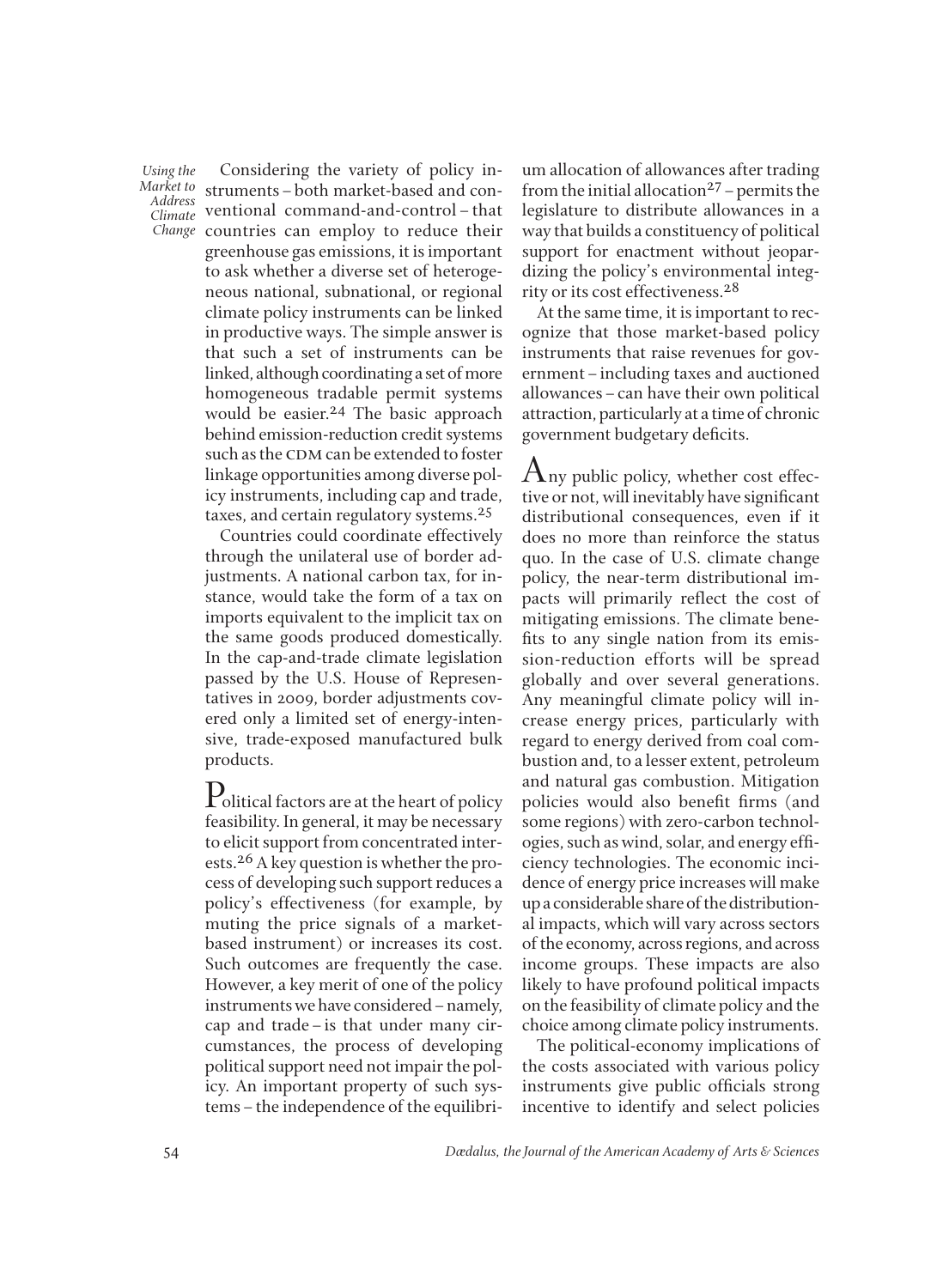and instruments with minimal perceived costs. In some cases, policies and/or policy instruments may indeed be low-cost, either because they are essentially unambitious or because they are cost effective.

Another option is for public officials to identify policy instruments that hide or partially obscure their costs. Largely for this reason, ordinary performance and technology standards have long been favored over market-based instruments.29 A prime example is the apparent political attraction of Corporate Average Fuel Economy standards as a means of increasing the fuel efficiency of American automobiles, in contrast with the political aversion to gasoline taxes, even though the latter would accomplish more at lower cost (but in a highly visible manner).30

 $\rm P_{\rm{ublic}}$  and political interest in a marketbased policy instrument may respond positively to the threat of a high-cost regulatory alternative. The business community may prefer a more cost-effective (and hence potentially lower-cost) market-based policy to traditional commandand-control regulation. Some in the environmental community may also support a cost-effective policy if it enables a more ambitious environmental goal than is possible under a conventional regulatory mandate.

During the policy debate over the 1990 Clean Air Act amendments, the prospect of a costly regulatory standard for power plant  $SO_2$  emissions prompted interest in a cap-and-trade regime that became the centerpiece of the law's approach to combat acid rain. Building on the successful experience with  $SO<sub>2</sub>$  cap and trade, the Environmental Protection Agency (epa) worked with Northeastern, Mid-Atlantic, and Midwestern states to design a nitrogen oxide emissions cap-and-trade program to reduce ground-level ozone pollution (smog). While states had the option to implement a conventional command-*Joseph E.*  and-control regulation in lieu of joining *Aldy &*  the cap-and-trade regime, every state chose *Robert N.*  to pursue the more cost-effective trading approach.

*Stavins*

The threat of a high-cost regulatory alternative for greenhouse gas emissions could influence potential interest in a market-based policy approach. First, the epa could design regulations under the existing Clean Air Act that include some form of cap and trade or a variant of a clean energy standard. While existing law would circumscribe some potentially appealing attributes of a market-based climate policy (including revenue generation and cost containment through a safety valve) as well as prohibit a carbon tax outright, it could allow for a more costeffective approach than conventional regulatory mandates. Second, the risk of a politically (and potentially economically) unpalatable regulatory scheme under the Clean Air Act may also mobilize interest in a legislative alternative.

Pursuing a legislative option through Congress could involve a variety of legislative committees that would engage a range of special interests. Consider the example of the Senate: a carbon-tax bill would likely start in the Finance Committee; a cap-and-trade bill in the Environment and Public Works (epw) Committee; and a clean energy standard bill in the Energy and Natural Resources Committee. If a cap-and-trade or clean energy standard bill raises significant revenue, it would likely be referred to the Finance Committee, while any bill that modifies the Clean Air Act (for example, by substituting a market-based policy for existing statutory authority) would likely be referred to the epw Committee. The committee that begins drafting a bill will shape that bill in line with its priorities: for example, the Finance Committee will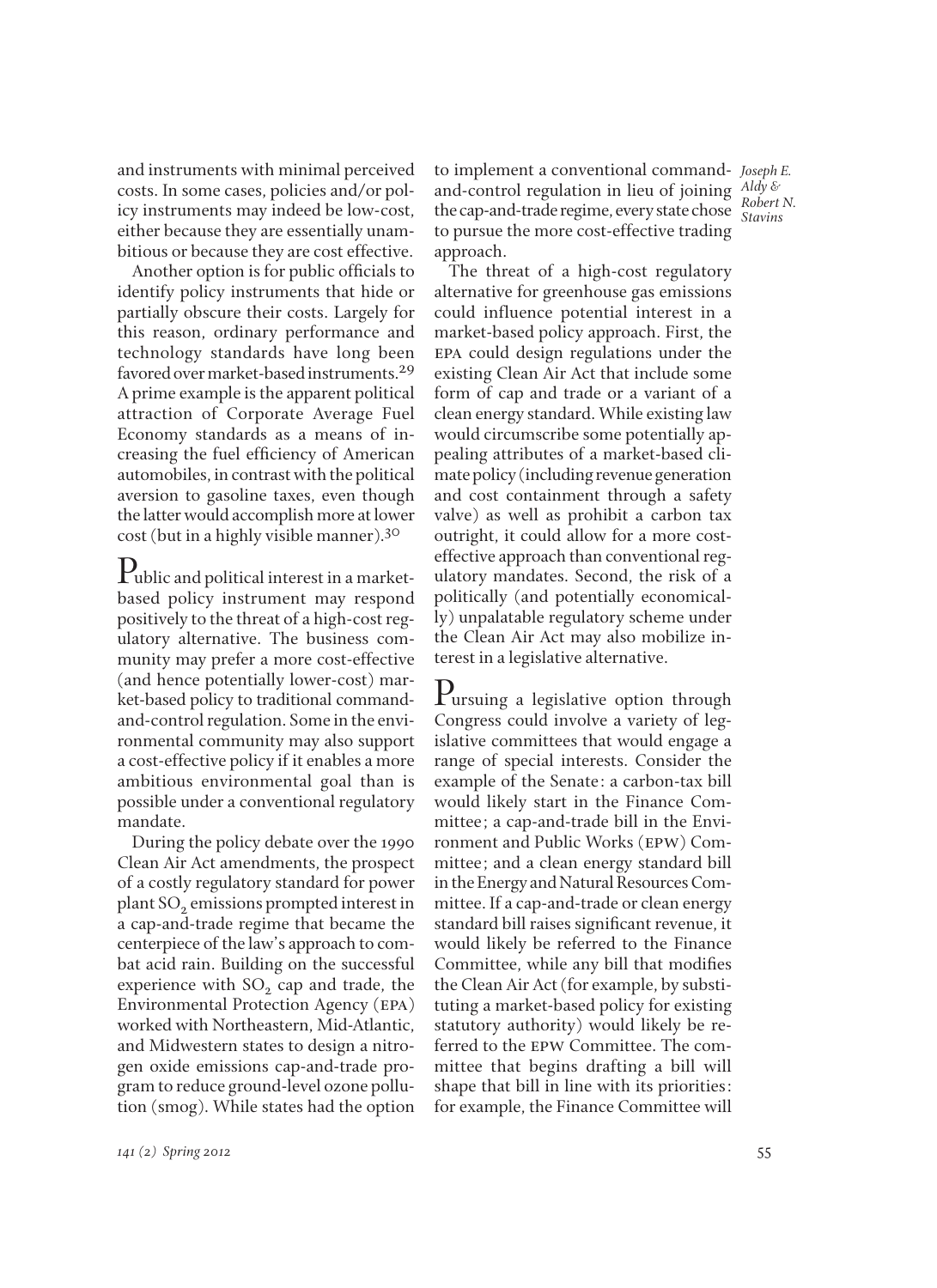*Climate*

Using the prioritize raising revenue, while the EPW will lay out ambitious environmental goals. *Market to* The persistence of policy design as a bill *Address* moves through the legislative process *Change* would result in a final law reflecting those initial efforts.

> $A$  successful effort in designing and implementing a market-based policy would also benefit from the positive experiences on other policy fronts related to the gradual increase in policy stringency. In 2008, British Columbia implemented a carbon tax starting at \$10 (Canadian dollars) per ton of carbon dioxide and climbing annually until it reaches \$30/  $tCO<sub>2</sub>$  in 2012. To complement this gradual implementation of the policy, in the month before tax collection began, the provincial government provided checks to households representing the revenue expected to be raised by the tax in the first year. As the carbon tax revenue has increased, households and businesses have enjoyed larger reductions in their income taxes.

> The  $SO<sub>2</sub>$  cap-and-trade program was phased in over two time periods, with the largest power plants covered by the program starting in 1995 and the balance of the covered facilities entering the program in 2000. The EU ETS began with a pilot phase in 2005 that imposed a relatively lax emission cap to enable time for covered facilities and government regulators to gain experience with the trading regime before moving into a more stringent second phase in 2008. State renewable electricity and alternative energy standards have likewise started with relatively modest goals: the average renewable target for the twenty-four operational state programs in 2010 was about 4.7 percent, but will increase by a factor of three by 2020.

> The U.S. political response to possible market-based approaches to climate policy has been and will continue to be large

ly a function of issues and structural factors that transcend the scope of environmental and climate policy. Because a truly meaningful climate policy–whether market-based or conventional in design– will have significant impact on economic activity in a wide variety of sectors (given the pervasiveness of energy use in a modern economy) and in every region of the country, it is not surprising that proposals for such policies bring forth significant opposition, particularly during difficult economic times.

In addition, U.S. political polarization –which began some four decades ago and accelerated during the economic downturn–has decimated what had long been the key political constituency in Congress for environmental (and energy) action: namely, the middle, including both moderate Republicans and moderate Democrats.31 Whereas congressional debates about environmental and energy policy have long featured regional politics, they are now fully and simply partisan. In this political maelstrom, the failure of cap-and-trade climate policy in the Senate in 2010 was collateral damage in a much larger political war.

Better economic times may reduce the pace–if not the direction–of political polarization. Furthermore, the ongoing challenge of large federal budgetary deficits may at some point increase the political feasibility of new sources of revenue. When and if this happens, consumption taxes (as opposed to traditional taxes on income and investment) could receive heightened attention; primary among these might be energy taxes, which, depending on their design, can be significant climate policy instruments.

Some would argue that a mobilizing event will soon precipitate U.S. climate policy action. But the nature of the climate change problem itself helps explain much of the relative apathy among the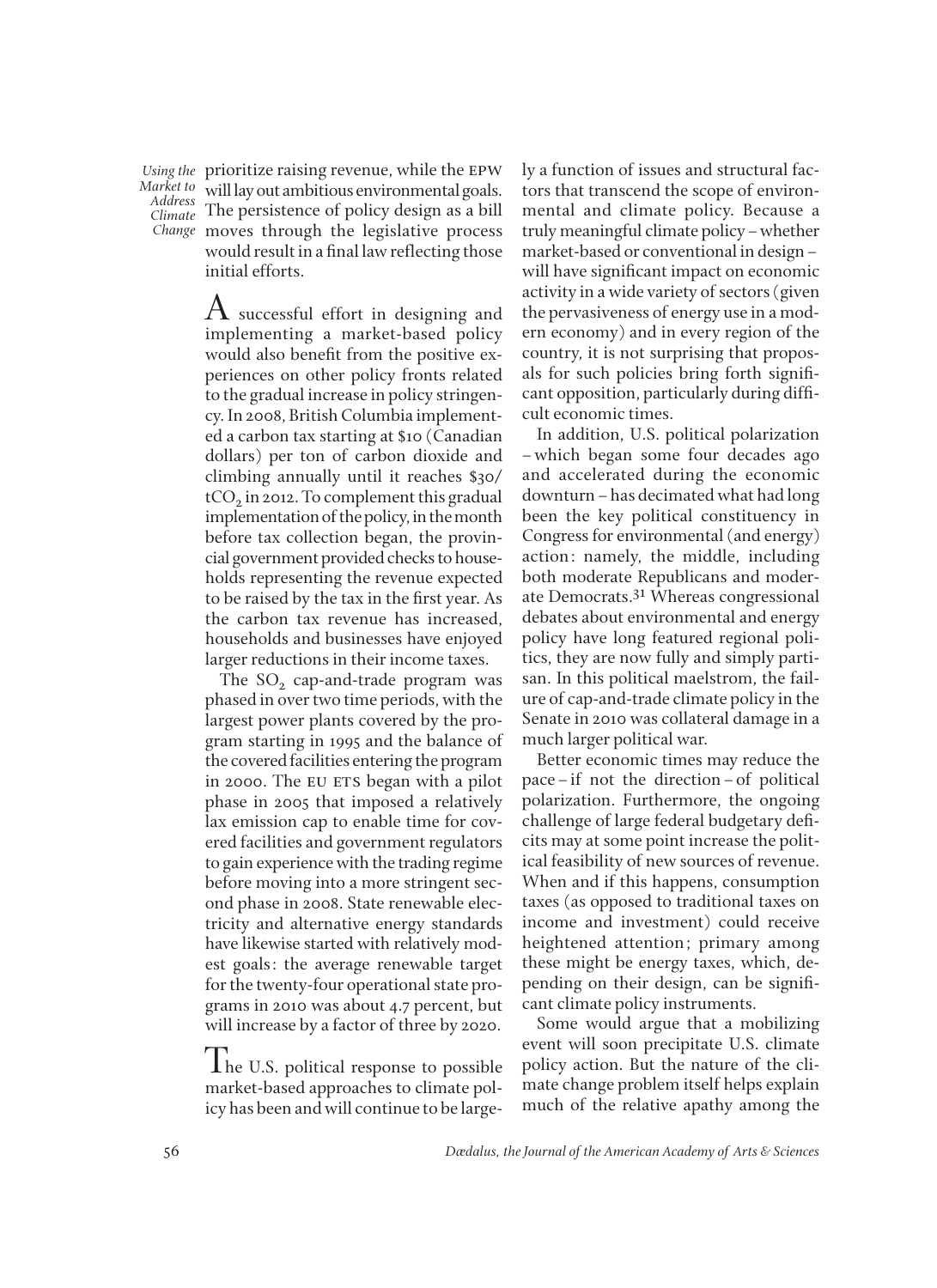U.S. public and suggests that any such mobilizing event may come "too late." Nearly all our major environmental laws have been passed in the wake of highly publicized environmental events or "disasters," including the spontaneous combustion of the Cuyahoga River in Cleveland, Ohio, in 1969, and the discovery of toxic substances at Love Canal in Niagara Falls, New York, in the mid-1970s. But note that the day after the Cuyahoga River caught on fire, no article in *The Cleveland Plain Dealer* commented that the cause was uncertain, that rivers periodically catch on fire from natural causes. On the contrary, it was immediately apparent that the cause was waste dumped into the river by adjacent industries. A direct consequence of the observed "disaster" was, of course, the Clean Water Act of 1972.

Climate change is distinctly different. Unlike the environmental threats addressed successfully in past U.S. legislation, climate change is essentially unobservable. We observe the weather, not the climate. Until there is an obvious and sudden event–such as a loss of part of the Antarctic ice sheet leading to a dramatic sea-level rise–it is unlikely that public opinion in the United States will provide the bottom-up demand for action that has inspired previous congressional action on the environment over the past forty years.

Despite this somewhat bleak assessment of the politics of climate change policy in the United States, it is much too soon to speculate on what the future will hold for the use of market-based policy instruments, whether for climate change or other environmental problems. On the one hand, it is conceivable that two decades (1988–2008) of high receptivity in U.S. politics to cap and trade and offset mechanisms will turn out to be no more than a relatively brief departure from a long-term trend of reliance on conventional means of regulation. On the other *Joseph E.*  hand, it is also possible that the recent *Aldy &*  tarnishing of cap and trade in national *Robert N.*  political dialogue will itself turn out to be a temporary departure from a long-term trend of increasing reliance on marketbased environmental policy instruments. Perhaps the ongoing interest in these policy mechanisms in California (Assembly Bill 32), the Northeast (Regional Greenhouse Gas Initiative), Europe, and other countries will form a bridge to a changed political climate in Washington.

*Stavins*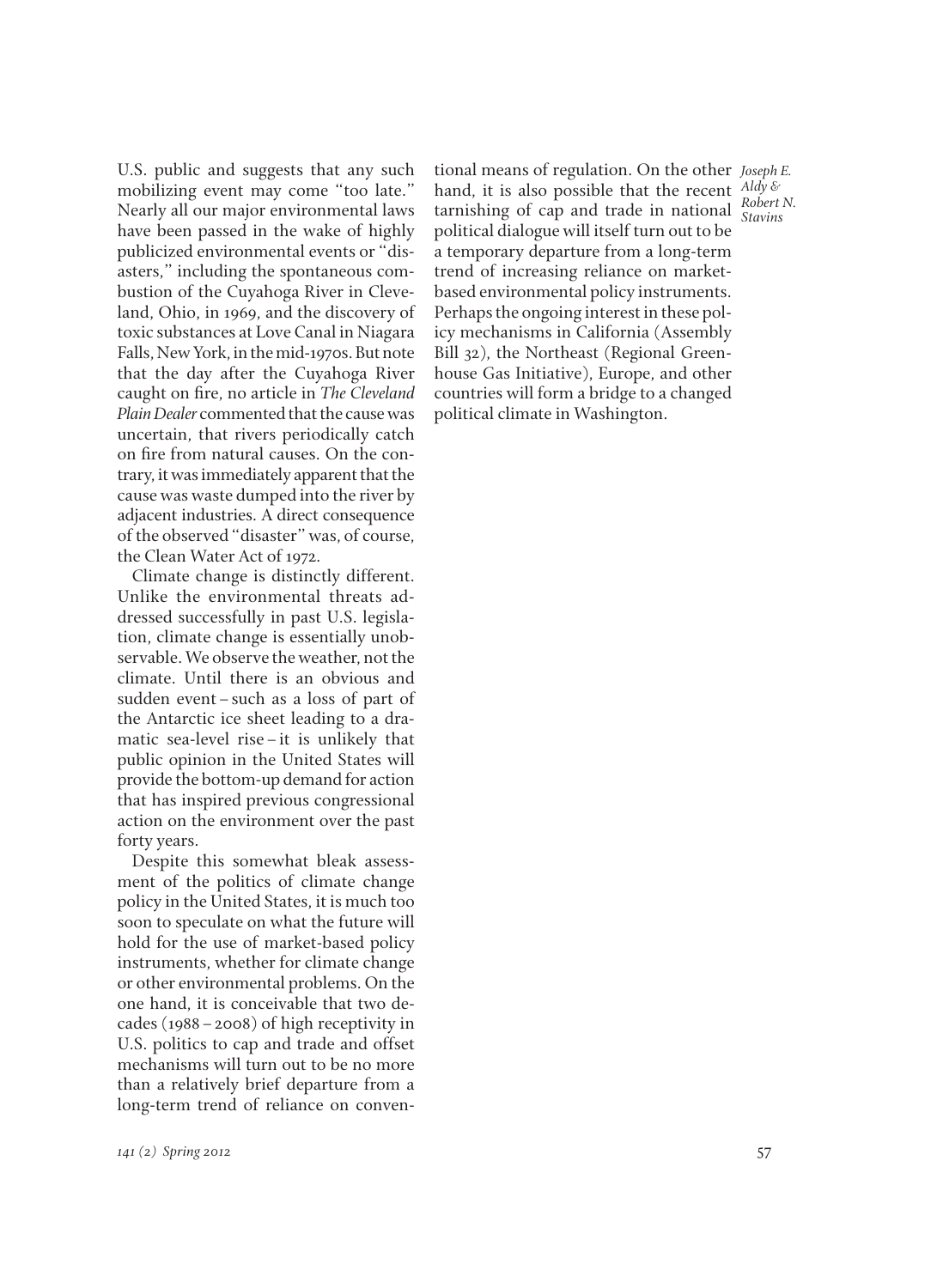## Using the **ENDNOTES**

*Market to Address Climate Change*

\* Contributor Biographies: JOSEPH E. ALDY is an Assistant Professor of Public Policy at the Harvard Kennedy School, a Nonresident Fellow of Resources for the Future, and a Faculty Research Fellow of the National Bureau of Economic Research. His research has been published in the *Journal of Economic Literature*, the *Review of Economics and Statistics*, and the *Journal of Environmental Economics and Management*, among others. He is the coeditor of *Post-Kyoto International Climate Policy: Implementing Architectures for Agreement* (with Robert Stavins, 2010) and *Architectures for Agreement: Addressing Global Climate Change in the Post-Kyoto World* (with Robert Stavins, 2007).

ROBERT N. STAVINS is the Albert Pratt Professor of Business and Government at the Harvard Kennedy School, a University Fellow of Resources for the Future, and a Research Associate of the National Bureau of Economic Research. His research has appeared in the *American Economic Review*, the *Journal of Economic Perspectives*, and the *Quarterly Journal of Economics*, among others. His edited books include *Economics of the Environment: Selected Readings* (6th ed., 2012), *Post-Kyoto International Climate Policy: Implementing Architectures for Agreement* (with Joseph Aldy, 2010), and *Architectures for Agreement: Addressing Global Climate Change in the Post-Kyoto World* (with Joseph Aldy, 2007).

- <sup>1</sup> Valerie A. Ramey and Daniel J. Vine, "Oil, Automobiles, and the U.S. Economy: How Much Have Things Really Changed?" NBER Working Paper No. 16067 (Cambridge, Mass.: National Bureau of Economic Research, 2010).
- 2 *Emissions of Greenhouse Gases in the United States 2009* (Washington, D.C.: U.S. Energy Information Administration, 2011).
- 3 See David Popp, "Induced Innovation and Energy Prices," *American Economic Review* 92 (1) (2002): 160–180; and Richard G. Newell, Adam B. Jaffe, and Robert N. Stavins, "The Induced Innovation Hypothesis and Energy-Saving Technological Change," *Quarterly Journal of Economics* 114 (3) (1999): 941–975.
- 4 Curtis Carlson, Dallas Burtraw, Maureen Cropper, and Karen Palmer, "SO<sub>2</sub> Control by Electric Utilities: What Are the Gains from Trade?" *Journal of Political Economy* 108 (2000): 1292– 1326.
- 5 A. Denny Ellerman and Barbara K. Buchner, "The European Union Emissions Trading Scheme: Origins, Allocation, and Early Results," *Review of Environmental Economics and Policy*  $1(1)$  (Winter 2007): 66 – 87.
- 6 Robert N. Stavins, "Experience with Market-Based Environmental Policy Instruments," in *Handbook of Environmental Economics*, vol. 1, ed. Karl-Göran Mäler and Jeffrey Vincent (Amsterdam: Elsevier Science, 2003), chap. 9, 355–435.
- 7 For an example of a carbon tax proposal, see Gilbert E. Metcalf, "A Proposal for a U.S. Carbon Tax Swap," The Hamilton Project Discussion Paper 2007-12 (Washington, D.C.: Brookings Institution, 2007).
- 8 Interagency Working Group on Social Cost of Carbon, "Technical Support Document: Social Cost of Carbon for Regulatory Impact Analysis Under Executive Order 12866," Washington, D.C., 2010.
- 9 If society is highly risk averse and is facing uncertain future catastrophic risks, then the ef ficient carbon price might be so high initially that it would actually decline over time as uncertainty is resolved. See Robert Litterman, "Pricing Climate Change Risk Appropriately," *Financial Analysts Journal* 67 (5) (2011).
- <sup>10</sup> For example, U.S. petroleum refineries pay an 8¢ oil spill liability tax on every barrel of crude oil they refine. A carbon tax could piggyback on this existing tax. The government could collect about \$4.30 per barrel for every \$10 per ton of  $CO<sub>2</sub>$  of carbon tax at refineries. The administrative ease of employing existing tax infrastructure may be more important for the design of developing-country mitigation policies. See Joseph E. Aldy, Eduardo Ley, and Ian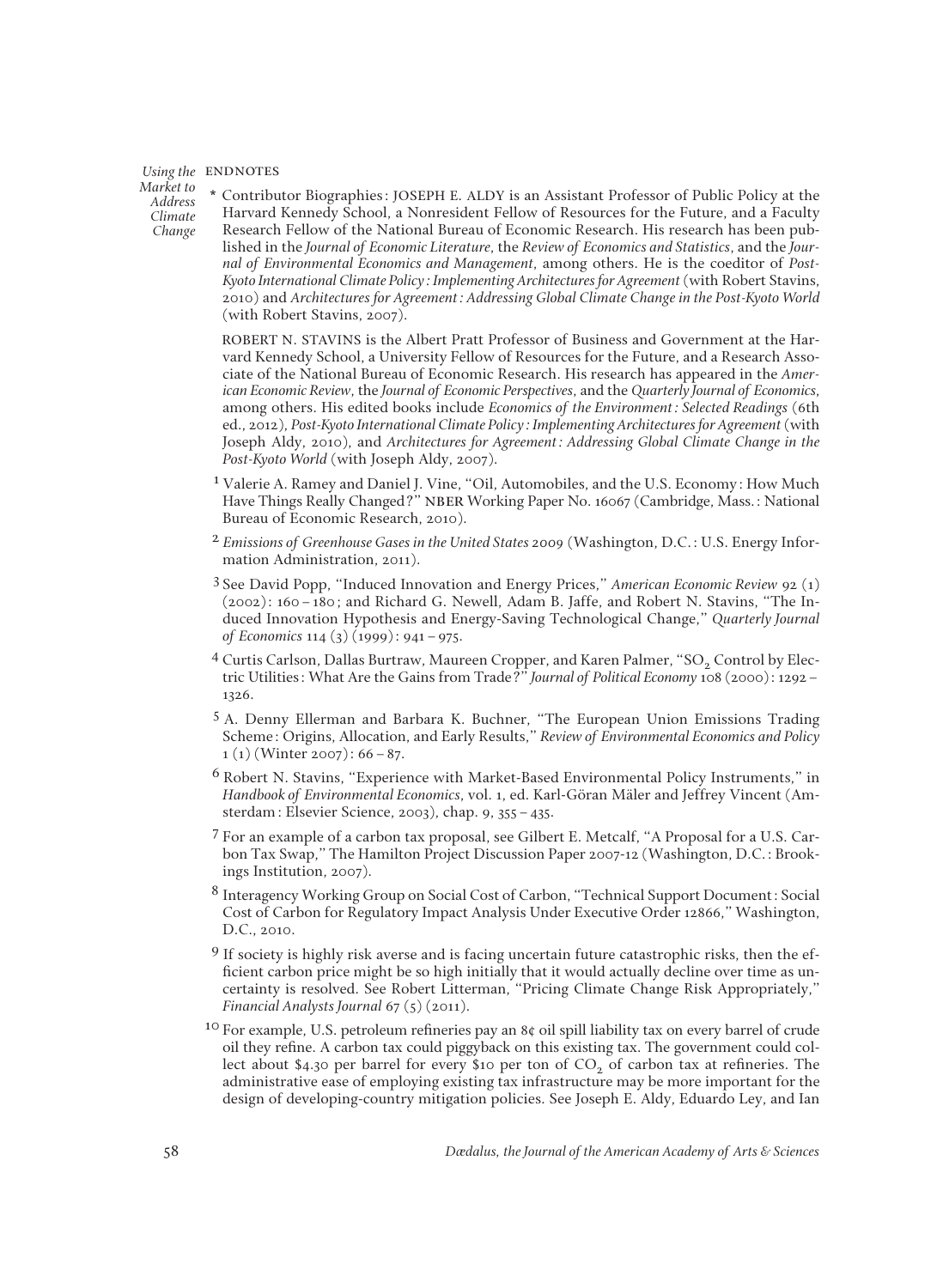*Joseph E.*  W.H. Parry, "A Tax-Based Approach to Slowing Global Climate Change," *National Tax Journal Aldy &*   $61 (2008): 493 - 517.$ 

- *Robert N.*  <sup>11</sup> For an example of a cap-and-trade proposal, see Robert N. Stavins, "A U.S. Cap-and-Trade *Robert* System to Address Global Climate Change," The Hamilton Project Discussion Paper 2007-13 (Washington, D.C.: Brookings Institution, 2007).
- $12$  For a discussion of relevant trade policy and legal questions, see Lael Brainard and Isaac Sorking, eds., *Climate Change, Trade, and Competitiveness: Is a Collision Inevitable?* (Washington, D.C.: Brookings Institution Press, 2009); and Jeffrey Frankel, "Global Environment and Trade Policy," in *Post-Kyoto International Climate Policy: Implementing Architectures for Agreement*, ed. Joseph E. Aldy and Robert N. Stavins (New York: Cambridge University Press,  $2010$ ),  $493 - 529$ .
- 13 One proposal for a clean energy standard is discussed in Joseph E. Aldy, "Promoting Clean Energy in the American Power Sector," The Hamilton Project Discussion Paper 2011-04 (Washington, D.C.: Brookings Institution, 2011).
- 14 See *The Effects of Renewable or Clean Electricity Standards* (Washington, D.C.: U.S. Congressional Budget Office, July 2011).
- 15 See American Clean Energy Leadership Act of 2009, S. 1462, 111th Cong., sec. 132; Practical Energy and Climate Plan Act of 2010, S. 3464, 111th Cong., sec. 301; and President Obama's 2011 State of the Union address.
- 16 Lawrence H. Goulder and Ian W.H. Parry, "Instrument Choice in Environmental Policy," *Review of Environmental Economics and Policy* 2 (2) (2008): 152–174.
- 17 See Martin L. Weitzman, "Prices vs. Quantities," *Review of Economic Studies* 41 (1974): 477– 491.
- 18 See Lawrence H. Goulder, "Environmental Taxation and the 'Double Dividend': A Reader's Guide," *International Tax and Public Finance* 2 (2) (August 1995).
- 19 See Goulder and Parry, "Instrument Choice in Environmental Policy."
- 20See Lawrence H. Goulder and Robert N. Stavins, "Challenges from State-Federal Interactions in U.S. Climate Change Policy," *American Economic Review Papers and Proceedings* 101 (3) (2011): 253–257; and Meghan McGuinness and A. Denny Ellerman, "The Effects of Interactions between Federal and State Climate Policies," Working Paper WP-2008-004, Massachusetts Institute of Technology Center for Energy and Environmental Policy Research, 2008.
- 21 See Carolyn Fischer and Louis Preonas, "Combining Policies for Renewable Energy: Is the Whole Less than the Sum of Its Parts?" *International Review of Environmental and Resource Economics* 4 (1) (2010): 51–92; Arik Levinson, "Interactions Among Climate Policy Regulations," NBER Working Paper No. 16109 (Cambridge, Mass.: National Bureau of Economic Research, 2010); and Environment Directorate, Organisation for Economic Co-operation and Development, *Interactions Between Emission Trading Systems and Other Overlapping Policy In*struments (Paris: OECD, 2011).
- 22 See Judson Jaffe, Matthew Ranson, and Robert Stavins, "Linking Tradable Permit Systems: A Key Element of Emerging International Climate Policy Architecture," *Ecology Law Quarterly*  $36(2010): 789 - 808.$
- 23 See Richard N. Cooper, "The Case for Charges on Greenhouse Gas Emissions," in *Post-Kyoto International Climate Policy*, ed. Aldy and Stavins, 151–178.
- 24 See Robert W. Hahn and Robert N. Stavins, *What Has the Kyoto Protocol Wrought? The Real Architecture of International Tradable Permit Markets* (Washington, D.C.: aei Press, 1999).
- 25 See Gilbert E. Metcalf and David Weisbach, "Linking Policies When Tastes Differ: Global Climate Policy in a Heterogeneous World," Discussion Paper 2010-38, Harvard Project on International Climate Agreements, Belfer Center for Science and International Affairs, Harvard Kennedy School, July 2010.